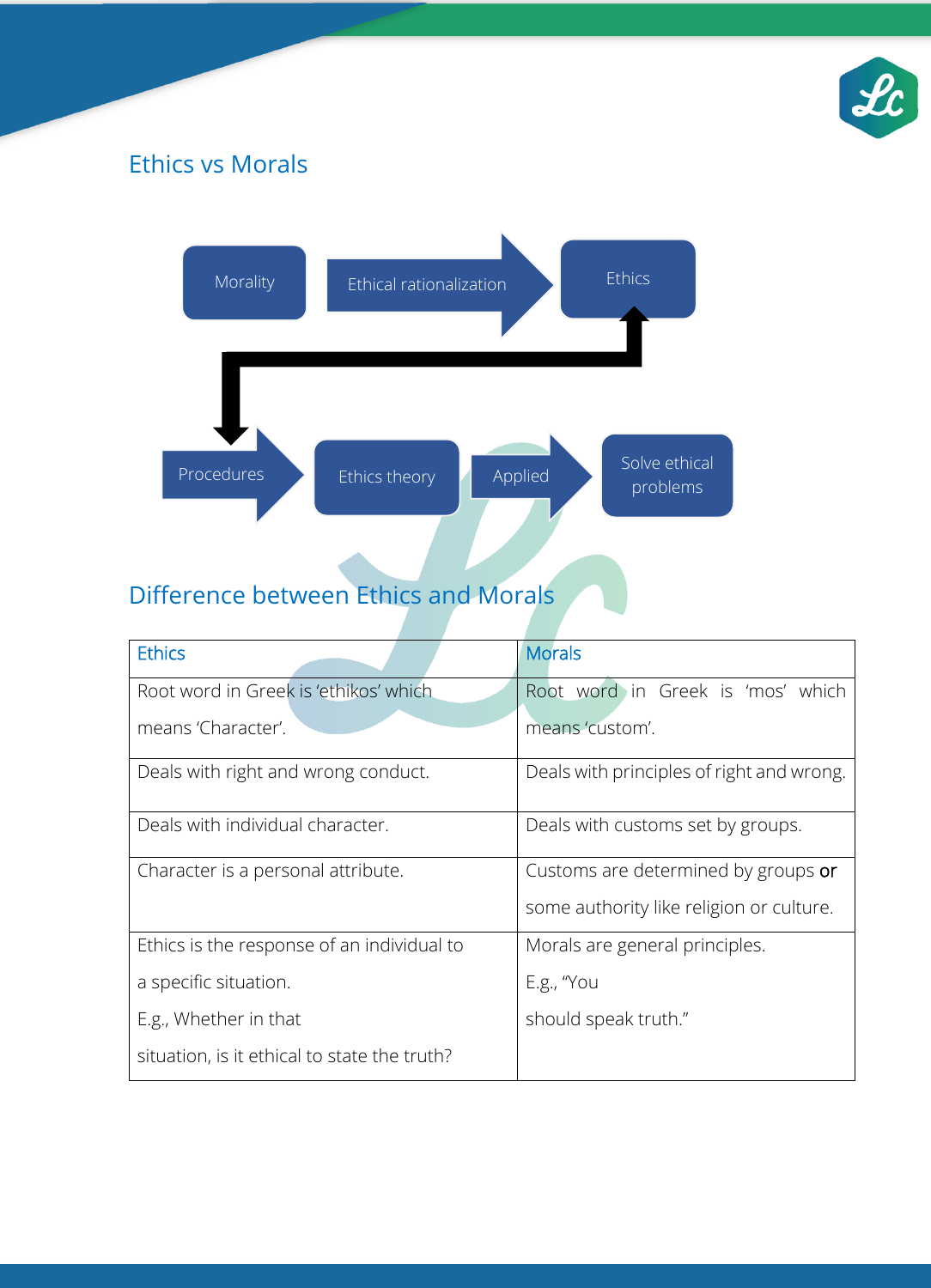

### Evolution of Ethics

- In ancient India, there was no moral problem with the custom of sati immolating the wife on the funeral pyre of the deceased husband but society has evolved humanely and has condemned the act as unacceptable and morally reprehensible.
- The laws of a country are based on the customs or moral codes of its society. Penalties are prescribed for bad actions - actions that contradict the established laws.

## Application

Ethics, in the practical sense, is also known as moral action and is an applied discipline that deals with a particular human action and also assesses to what extent it is compatible with the general principles.

# Value-free Ethics

- 1. Choice is value-free
- 2. Applied to ethics, it would mean that we should be able to study the principles of this discipline, such as goodness, truth, justice, honour, etc., in their pure form

## Ethics as a Principle

- All moral actions are directed towards their object, the good, which is the principle of all happiness. This is not only the sole purpose of our existence but our co-existence with others as well
- The universal idea of the good is applied to individual instances. Individuals are good in their own particular way, and are good insofar as they share the essence of goodness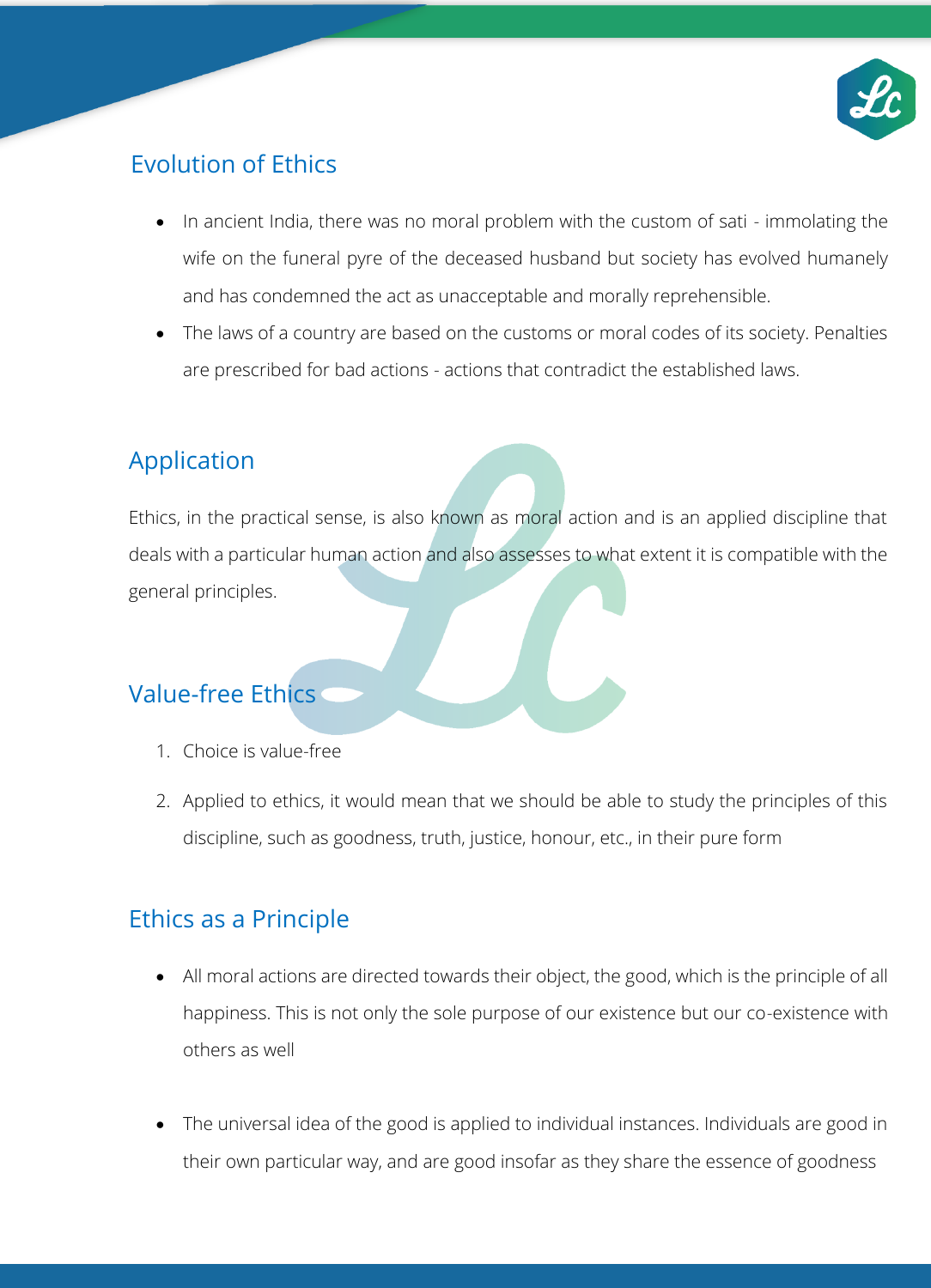

#### Business Ethics as Professional Code

The society expects businessmen to abide by the principles of a civil society, just as it expects professionals from other areas such as medicine, bureaucracy, politics and sports to do so.

#### The Seven Principles of Public Life;

- 1. Selflessness
- 2. Integrity
- 3. Objectivity
- 4. Accountability
- 5. Openness
- 6. Honesty
- 7. Leadership

### Ethics and Law - The Interface



Business ethics is primarily concerned with those issues not completely covered by law, or where there is no definite consensus on whether something is right or wrong.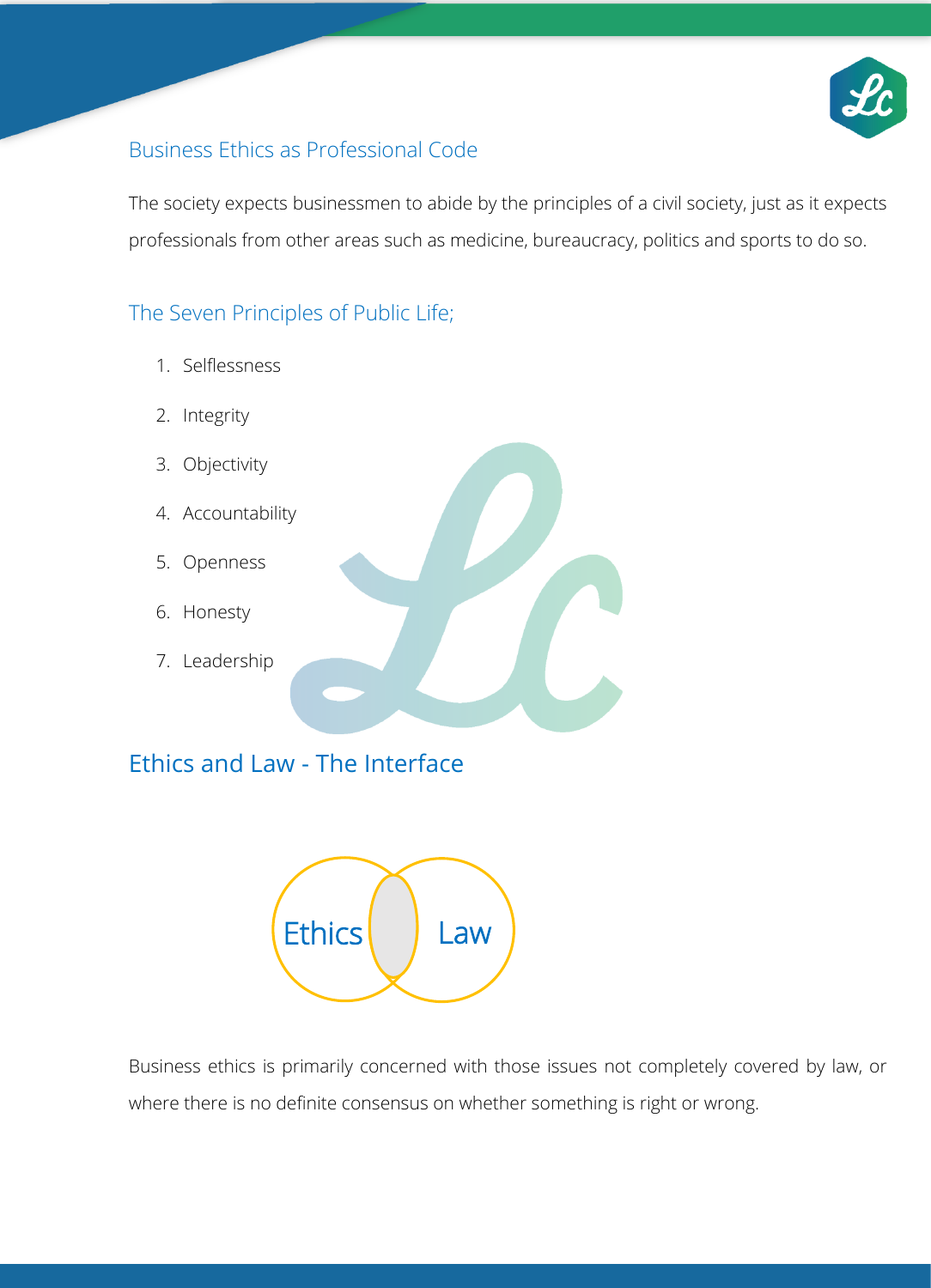

### Ethics in Business

Andrew Crane : "Business ethics is the study of business situations, activities and decisions where issues of right and wrong are addressed"

Raymond C. Baumhart : "The ethics of business is the ethics of responsibility. The businessman must promise that he will not harm knowingly"

## Business and Ethics

There is no separate business ethics for businessmen, as ethics applies to all the activities of people. Consequently, we have to keep business within the bounds of ethics.

## Professional Ethics